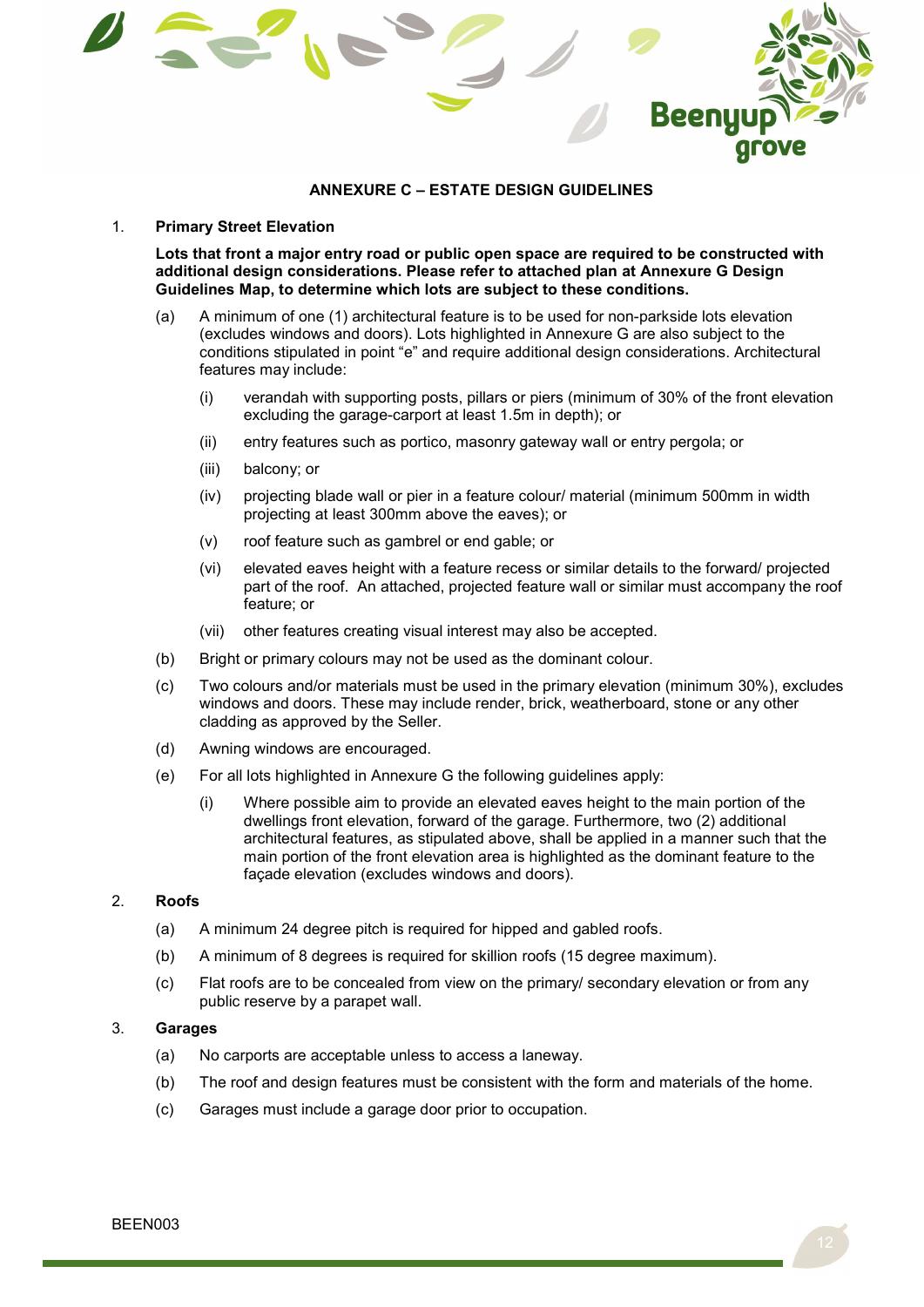

### 4. Driveways

- (a) All crossovers and driveways must be completed prior to occupation.
- (b) Driveways must not be constructed from plain grey concrete.

### 5. Fencing to Front and Secondary Streets

- (a) Front fencing as viewed from the street or forward of the front building line (in the case of a corner lot and its secondary street) must not be higher than 1.8m and must be at least 50% visually permeable above 1.2m high (unless otherwise approved by the Seller). Materials and colours must be complementary to the primary street elevation's finishes.
- (b) Fencing to the remainder of the secondary street is to be a maximum of 1.8m high (unless otherwise approved by the Seller).
- (c) Where the primary street frontage of a corner lot is to the long boundary, the installation of the Fencing Package (as described in Annexure D of this Contract) is at the Seller's sole discretion.

# 6. Side and Rear Fencing

- (a) Is to be a maximum of 1.8m high and (subject to the Design Guidelines and Annexure D of this Contract) will be installed by the Seller.
- (b) Must be Colorbond, Smartascreen fencing in a Grey Ridge Colour (or as specified by the Seller) unless already erected and no further forward to the front building line.
- (c) Return to the dwelling must be a minimum of 1m behind the front facade.

### 7. Landscaping – Builder Preparation

The Seller is providing front landscaping and requires the following to be undertaken by the Buyer's builder to avoid additional costs to the Buyer:

- (a) Installing a 90mm PVC duct under the driveways, offset 4m from the garage and clearly marked. This is required for the installation of irrigation pipes only. An extra fee may apply if this pipe is not installed.
- (b) Ensure the site is clean, free from rubbish, rubble and weed and graded to final levels 40mm below surrounding hard surfaces.
- (c) Ensure there is provision for extending the irrigation from the front to the rear and sides of the dwelling (if landscaping is required to the side of the dwelling) by installing a clearly marked 90mm PVC pipe beneath all paving.
- (d) The irrigation controller will be mounted adjacent to the electrical meter box. If the area beneath the irrigation controller is to be paved or concreted then provision should be made for a 19mm pipe and draw wire suitable for connecting the irrigation controller.

#### 8. Developer (Seller) Works

Where the Seller has constructed a fence, entry statement or retaining wall on the lot, it must be maintained by the Buyer to the standard to which it was constructed and must not be modified without proper written consent of the Seller.

# 9. Retaining Walls

Retaining walls visible from the street or a public space must be constructed of materials matching these provided by the developer (unless other approved by the developer). Pre-cast concrete "panel and post" retaining walls are not permitted.

# 10. Outbuildings

All outbuildings and garden sheds must be constructed behind the front and or secondary street building line unless it can be shown that they are not visible from the adjacent street or public area.

BEEN003